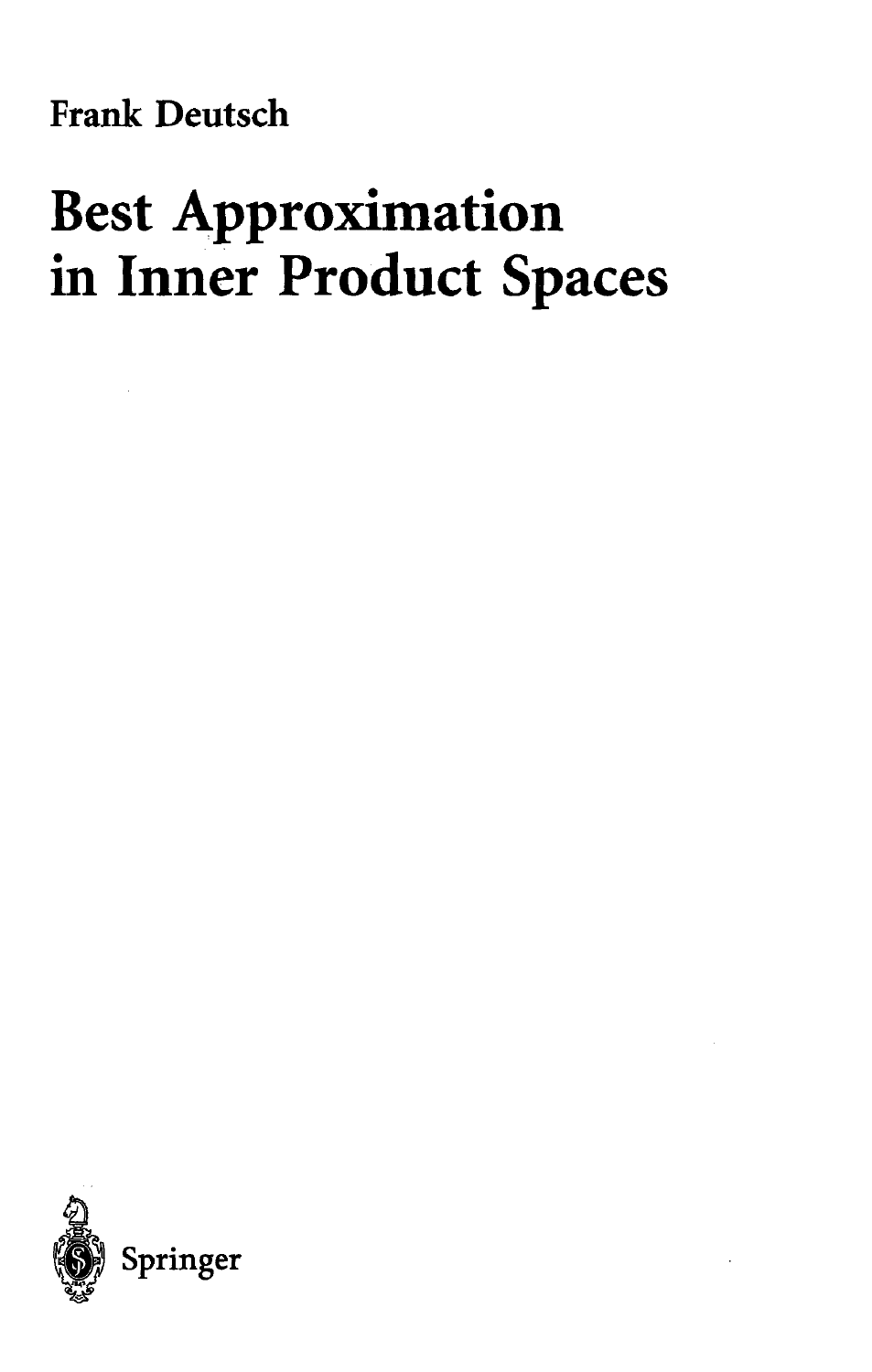## **CONTENTS**

 $\sim 10^{-1}$ 

 $\sim 100$  km s  $^{-1}$ 

| Preface                                            | vii            |
|----------------------------------------------------|----------------|
|                                                    | xii            |
| Chapter 1. Inner Product Spaces                    | 1              |
|                                                    | $\mathbf{1}$   |
|                                                    | $\overline{2}$ |
|                                                    | 8              |
|                                                    | 10             |
|                                                    | 14             |
|                                                    | 15             |
|                                                    | 19             |
| Chapter 2. Best Approximation                      | 21             |
|                                                    | 21             |
|                                                    | 22             |
| Five Basic Problems Revisited                      | 27             |
|                                                    | 30             |
|                                                    | 32             |
| Chapter 3. Existence and Uniqueness of             |                |
| <b>Best Approximations</b>                         | 33             |
| Existence of Best Approximations                   | 33             |
|                                                    | 35             |
|                                                    | 38             |
|                                                    | 39             |
|                                                    | 40             |
| Chapter 4. Characterization of Best Approximations | 43             |
| Characterizing Best Approximations                 | 43             |
|                                                    | 44             |
| Characterizing Best Approximations from Subspaces  | 50             |
| Gram-Schmidt Orthonormalization                    | 51             |
|                                                    | 54             |
| Solutions to the First Three Basic Problems        | 61             |
|                                                    | 64             |
|                                                    | 69             |
| Chapter 5. The Metric Projection                   | 71             |
| Metric Projections onto Convex Sets                | 71.            |
|                                                    | 77             |

 $\sim 10^{-1}$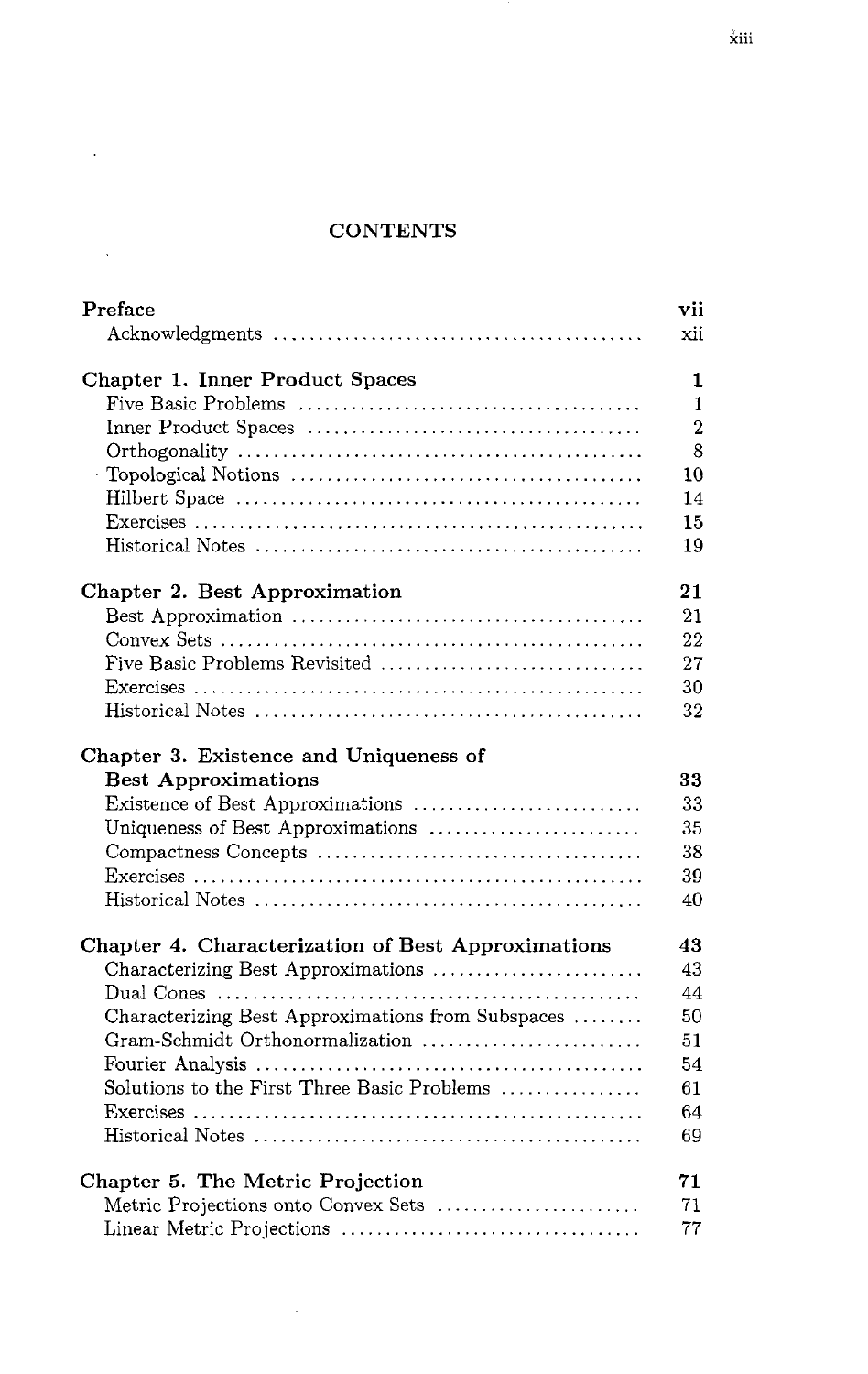#### **CONTENTS**

| The Reduction Principle $\dots \dots \dots \dots \dots \dots \dots \dots \dots \dots$ | 80 |
|---------------------------------------------------------------------------------------|----|
|                                                                                       | 84 |
|                                                                                       | 87 |
|                                                                                       |    |
| Chapter 6. Bounded Linear Functionals and Best                                        |    |
| Approximation from Hyperplanes and Half-Spaces                                        | 89 |
| Bounded Linear Functionals                                                            | 89 |
| Representation of Bounded Linear Functionals                                          | 93 |

| TO DI COOTINGUIOTI OT TO GITAGO THIRDE I GITORIOTISCHI IIIIII IIIIIIIIII |      |
|--------------------------------------------------------------------------|------|
|                                                                          | - 97 |
|                                                                          | 102  |
|                                                                          | 107  |
|                                                                          | 109  |
|                                                                          | 117  |
|                                                                          | 122  |
|                                                                          |      |

# **Chapter 7. Error of Approximation 125**

# **Chapter 8. Generalized Solutions of**

 $\hat{\boldsymbol{\beta}}$ 

| <b>Linear Equations</b>                                                                            | 155        |
|----------------------------------------------------------------------------------------------------|------------|
|                                                                                                    | 155        |
| The Uniform Boundedness and Open Mapping Theorems                                                  | 164        |
| The Closed Range and Bounded Inverse Theorems                                                      | 168        |
| The Closed Graph Theorem $\ldots \ldots \ldots \ldots \ldots \ldots \ldots \ldots \ldots$          | 169        |
|                                                                                                    | 171        |
| Generalized Solutions to Operator Equations                                                        | 177        |
|                                                                                                    | 179        |
|                                                                                                    | 187        |
|                                                                                                    | 191        |
|                                                                                                    |            |
| Chapter 9. The Method of Alternating Projections                                                   | 193<br>193 |
| Angle Between Two Subspaces                                                                        | 197        |
| Rate of Convergence for Alternating Projections                                                    |            |
|                                                                                                    | 201        |
|                                                                                                    | 203        |
| Dykstra's Algorithm $\ldots \ldots \ldots \ldots \ldots \ldots \ldots \ldots \ldots \ldots \ldots$ | 207        |
|                                                                                                    | 215        |
| Rate of Convergence for Alternating Projections                                                    | 217        |
|                                                                                                    | 226        |
|                                                                                                    | 230        |
|                                                                                                    | 233        |